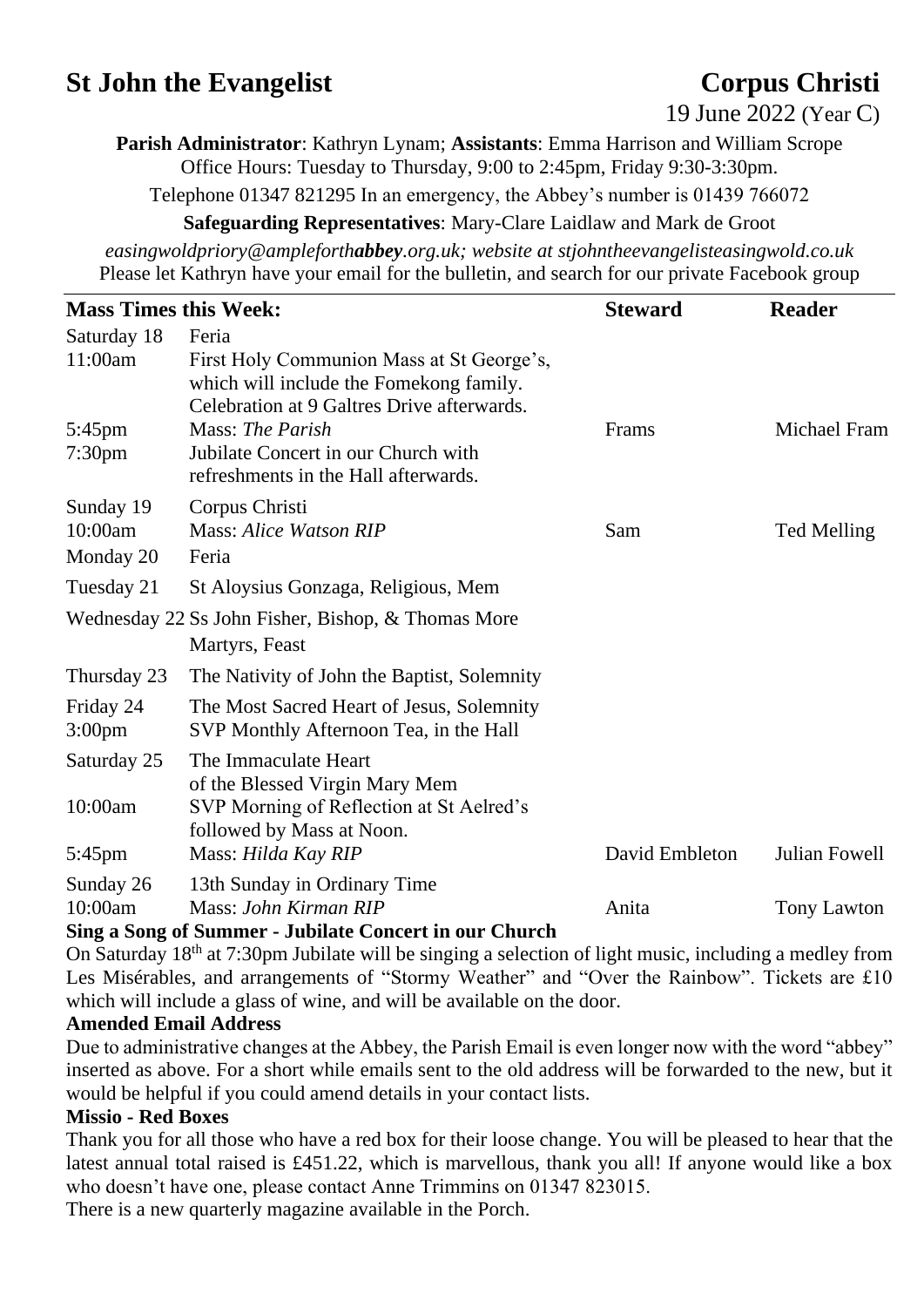# **Prayer to St Michael**

Holy Michael, Archangel, defend us in the day of battle. Be our safeguard against the wickedness and snares of the devil. May God rebuke him, we humbly pray, and do Thou, Prince of the Heavenly Host, by the power of God, thrust down into hell Satan and all the wicked spirits who wander through the world for the ruin of souls.

# **Thought for the week**

*The Resurrection gives my life meaning and direction and the opportunity to start over no matter what my circumstances.* Robert Flatt

# **Messages from the SVP - any questions, please contact Mary Atkin Johnson on 07904 232746**

- On Friday 24 June at 3pm will be the first of what the SVP hopes will be monthly afternoon teas, for a Parish Community. Either in the Hall or the Garden, depending on the weather.
- On Saturday 25 June there will be a morning of reflection at St Aelred's starting at 10am. This will be followed by Mass at Noon
- Thank you to those Parishioners who have already offered lifts to Mass. Still looking for transport for two Easingwold parishioners on a Saturday Evening, or an Alne parishioner for Sunday morning.
- Next month's meeting will be an evening one, more details to follow this will be in the hope that people who cannot come during the day would be able to join the SVP.

### **Abbot's Visit and Cheese and Wine**

We are grateful to the Abbot for coming, and Kathryn will produce a summary of his talk in due course. Thank you to all those involved in organising the Cheese and Wine. Let's hope we have more opportunities to meet each other socially.

# **No Hymns this week**

# **Middlesbrough Food Bank next delivery: Sunday 3 July**

*This is the time to begin building up MFB stocks to help families in the summer holidays. MFB Shortages now: Tinned fruit, stew, curry and fish, Long-life milk and juice. Please let's do all we can to help! Love and God bless, Eve and David xx*

# **Upcoming Events**

## **June**

▪ Wed 29 11:00am: Mass for Ss Peter and Paul

### **September**

• Sun 4 4:00pm Evensong at St John the Baptist

• Sat 10 Diocesan Commissioning Day in Scarborough

# **Commissioning and Inspirational Study Day for Ministers of the Word and Holy Communion**

This will take place at the Spa Conference Centre in Scarborough on Saturday 10 September. There will be commissioning for those who have not yet had the opportunity. The day costs £30 which includes a buffet lunch. If you are interested there may be an opportunity to join with other parishes in booking a coach, although there would be a cost involved. Please can you let Kathryn know if you would like to attend.

### **Thank you for help received**

Thank you to those who offered and who helped with tidying up the patio. The grass is regularly cut by some very kind parishioners, to whom we are very grateful. The rest of the gardening tends to get done in a once-a-year blitz by Gardens Revitalised, who do a fabulous job, but it is too expensive to have regularly. I do notice periodically parishioners turning up and doing a little pruning or weeding, and it is all very much appreciated. We do have beautiful grounds, but, as with any garden, they look better when cared for.

### **Prayers for Ukraine**

There is a card on the bookcase in the porch with a prayer to our Lady of Zarvanytsia.

### **Mass Cards for a donation**

If you would like one of the cards we used pre-COVID, please take one, write your name on it and use it each week. Donations welcome!